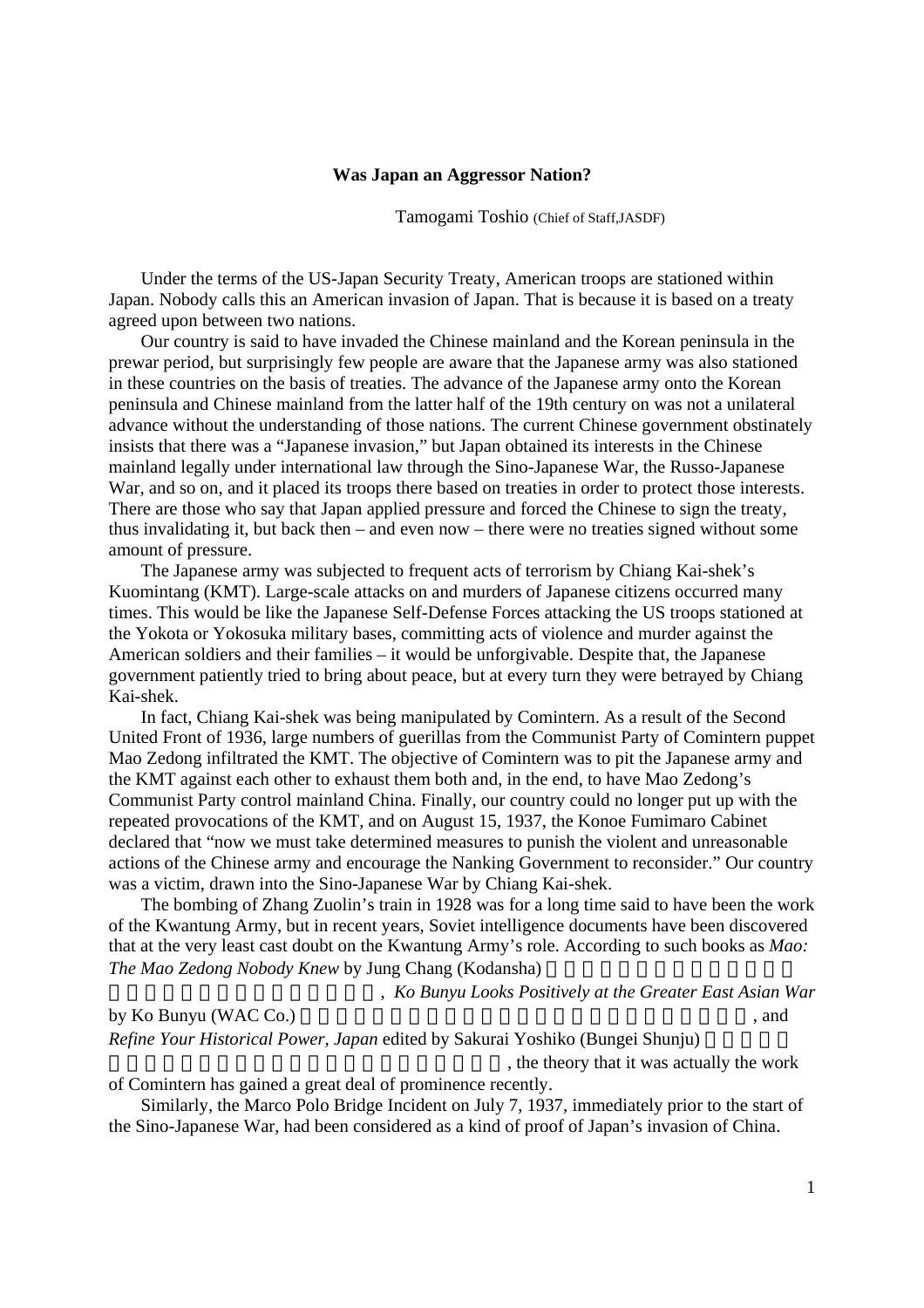However, we now know that during the Tokyo War Trials, Liu Shaoqi of the Chinese Communist Party told Western reporters at a press conference, "The instigator of the Marco Polo Bridge Incident was the Chinese Communist Party, and the officer in charge was me."

If you say that Japan was the aggressor nation, then I would like to ask what country among the great powers of that time was not an aggressor. That is not to say that because other countries were doing so it was all right for Japan to do so well, but rather that there is no reason to single out Japan as an aggressor nation.

Japan tried to develop Manchuria, the Korean Peninsula, and Taiwan in the same way it was developing the Japanese mainland. Among the major powers at that time, Japan was the only nation that tried to incorporate its colonies within the nation itself. In comparison to other countries, Japan's colonial rule was very moderate. When Imperial Manchuria was established in January 1932, the population was thirty million. That population increased each year by more than 1 million people, reaching fifty million by the end of the war in 1945.

Why was there such a population explosion in Manchuria? It was because Manchuria was a prosperous and safe region. People would not be flocking to a place that was being invaded. The plains of Manchuria, where there was almost no industry other than agriculture, was reborn as a vital industrial nation in just fifteen years thanks to the Japanese government. On the Korean Peninsula as well, during the thirty-five years of Japanese rule the population roughly doubled from thirteen million to twenty-five million people. That is proof that Korea under Japanese rule was also prosperous and safe. In postwar Japan, people say that the Japanese army destroyed the peaceful existence in Manchuria and on the Korean Peninsula. But in fact, through the efforts of the Japanese government and Japanese army, the people in these areas were released from the oppression they had been subjected to up until then, and their standard of living markedly improved.

Our country built many schools in Manchuria, the Korean Peninsula, and Taiwan, and emphasized education for the native people. We left behind significant improvements to the infrastructure that affects everyday life – roads, power plants, water supply, etc. And we established Keijo Imperial University in Korea in 1924 as well as the Taipei Imperial University in 1928 in Taiwan.

Following the Meiji Restoration, the Japanese government established nine imperial universities. Keijo Imperial University was the sixth and Taipei Imperial University was the seventh to be built. The subsequent order was that Osaka Imperial University was eighth (1931) and Nagoya Imperial University was ninth (1939). The Japanese government actually built imperial universities in Korea and Taiwan even before Osaka and Nagoya.

The Japanese government also permitted the enrollment of Chinese and Japanese citizens into the Imperial Japanese Army Academy. At the Manila military tribunal following the war, there was a lieutenant general in the Japanese army named Hong Sa-ik, a native Korean who was sentenced to death. Hong graduated in the 26th class at the Army Academy, where he was a classmate of Lt. General Kuribayashi Tadamichi, who gained fame at Iwo Jima.

Hong was a person who rose to lieutenant general in the Imperial Japanese Army while retaining his Korean name. One class behind him at the academy was Col. Kim Suk-won, who served as a major in China at the time of the Sino-Japanese War. Leading a force of roughly 1,000 Japanese troops, he trampled the army from China, the former suzerain state that had been bullying Korea for hundreds of years. He was decorated by the emperor for his meritorious war service. Of course, he did not change his name. In China, Chiang Kai-shek also graduated from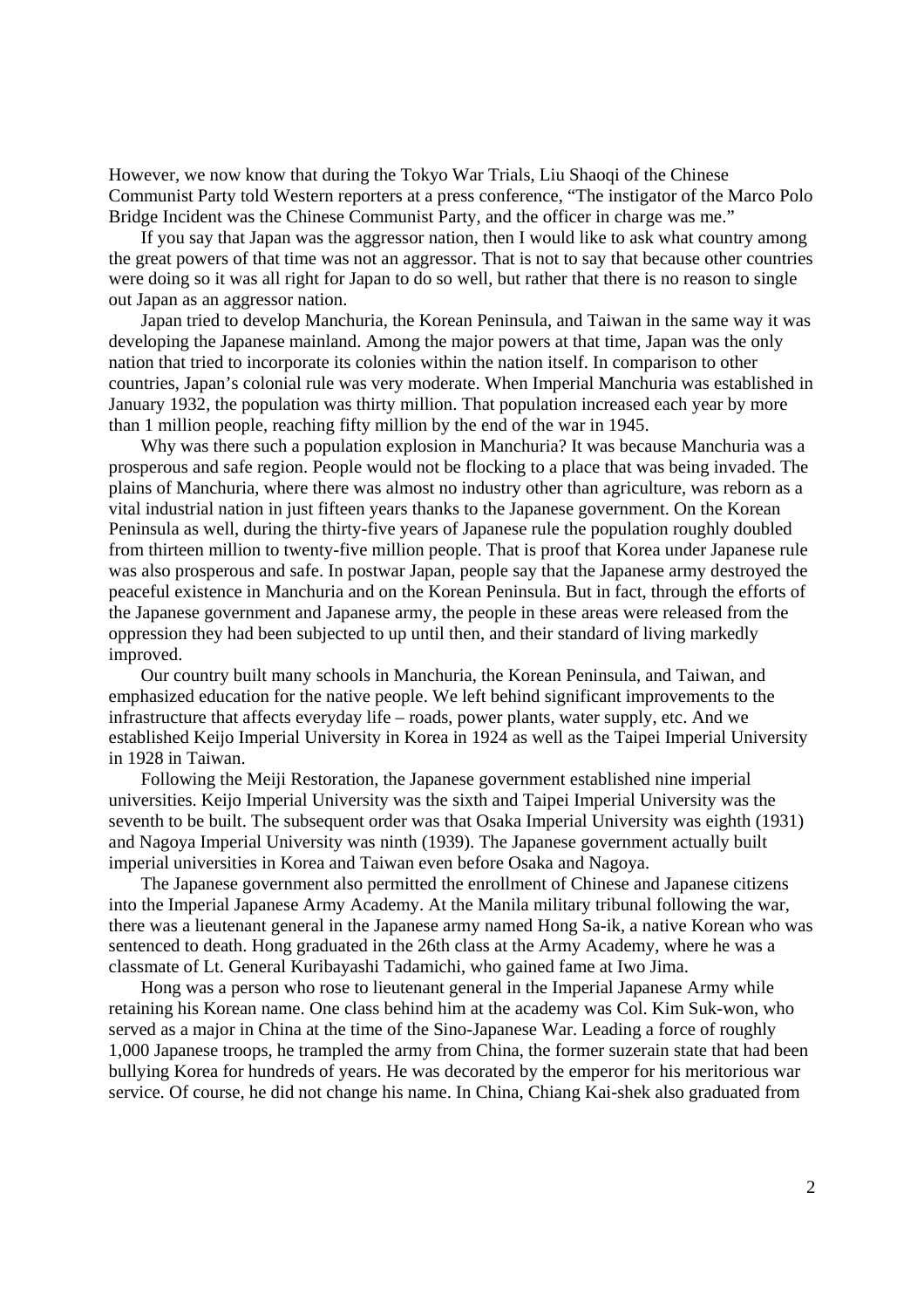the Imperial Japanese Army Academy and received training while attached to a regiment in Takada, in Niigata.

One year below Kim Suk-won at the academy was the man who would be Chiang's staff officer, He Yingqin. The last crown prince of the Yi dynasty, Crown Prince Yi Eun also attended the Army Academy, graduating in the 29th class. Crown Prince Yi Eun was brought to Japan as a sort of hostage at the age of ten. However, the Japanese government treated him respectfully as a member of the royal family, and after receiving his education at Gakushuin, he graduated from the Imperial Japanese Army Academy. In the army, he was promoted and served as a lieutenant general. Crown Prince Yi Eun was married to Japan's Princess Nashimotonomiya Masako. She was a woman of nobility who previously had been considered as a potential bride for the Showa Emperor. If the Japanese government had intended to smash the Yi dynasty, they surely would not have permitted the marriage of a woman of this stature to Crown Prince Yi Eun.

Incidentally, in 1930, the Imperial Household Agency built a new residence for the couple. It is now the Akasaka Prince Hotel Annex. Also, Prince Pujie, the younger brother of Puyi – the last emperor of the Qing Dynasty, who was also the emperor of Manchuria – was married to Lady Saga Hiro of the noble Saga house.

When you compare this with the countries that were considered to be major powers at the time, you realize that Japan's posture toward Manchuria, Korea, and Taiwan was completely different from the colonial rule of the major powers. England occupied India, but it did not provide education for the Indian people. Indians were not permitted to attend the British military academy. Of course, they would never have considered a marriage between a member of the British royal family and an Indian. This holds true for Holland, France, America, and other countries as well.

By contrast, from before the start of World War II, Japan had been calling for harmony between the five tribes, laying out a vision for the tribes – the Yamato (Japanese), Koreans, Chinese, Manchurians, and Mongols – to intermix and live peacefully together. At a time when racial discrimination was considered natural, this was a groundbreaking proposal. At the Paris Peace Conference at the end of World War I, when Japan urged that the abolition of racial discrimination be included in the treaty, England and America laughed it off. But if you look at the world today, it has become the kind of world that Japan was urging at the time.

Going back in time to 1901, in the aftermath of the Boxer Rebellion, the Qing Empire signed the Boxer Protocol in 1901 with eleven countries including Japan. As a result, our country gained the right to station troops in Qing China, and began by dispatching 2,600 troops there. Also, in 1915, following four months of negotiations with the government of Yuan Shikai, and incorporating China's points as well, agreement was reached on Japan's so-called 21 Demands toward China. Some people say that this was the start of Japan's invasion of China, but if you compare these demands to the general international norms of colonial administration by the great powers at the time, there was nothing terribly unusual about it. China too accepted the demands at one point and ratified them.

However, four years later, in 1919, when China was allowed to attend the Paris Peace Conference, it began complaining about the 21 Demands with America's backing. Even then, England and France supported Japan's position. Moreover, Japan never advanced its army without the agreement of Chiang Kai-shek's KMT.

The Japanese army in Beijing, which was stationed there from 1901, still comprised just 5,600 troops at the time of the Marco Polo Bridge Incident thirty-six years later. At that time, tens of thousands of KMT troops were spread out in the area surrounding Beijing, and even in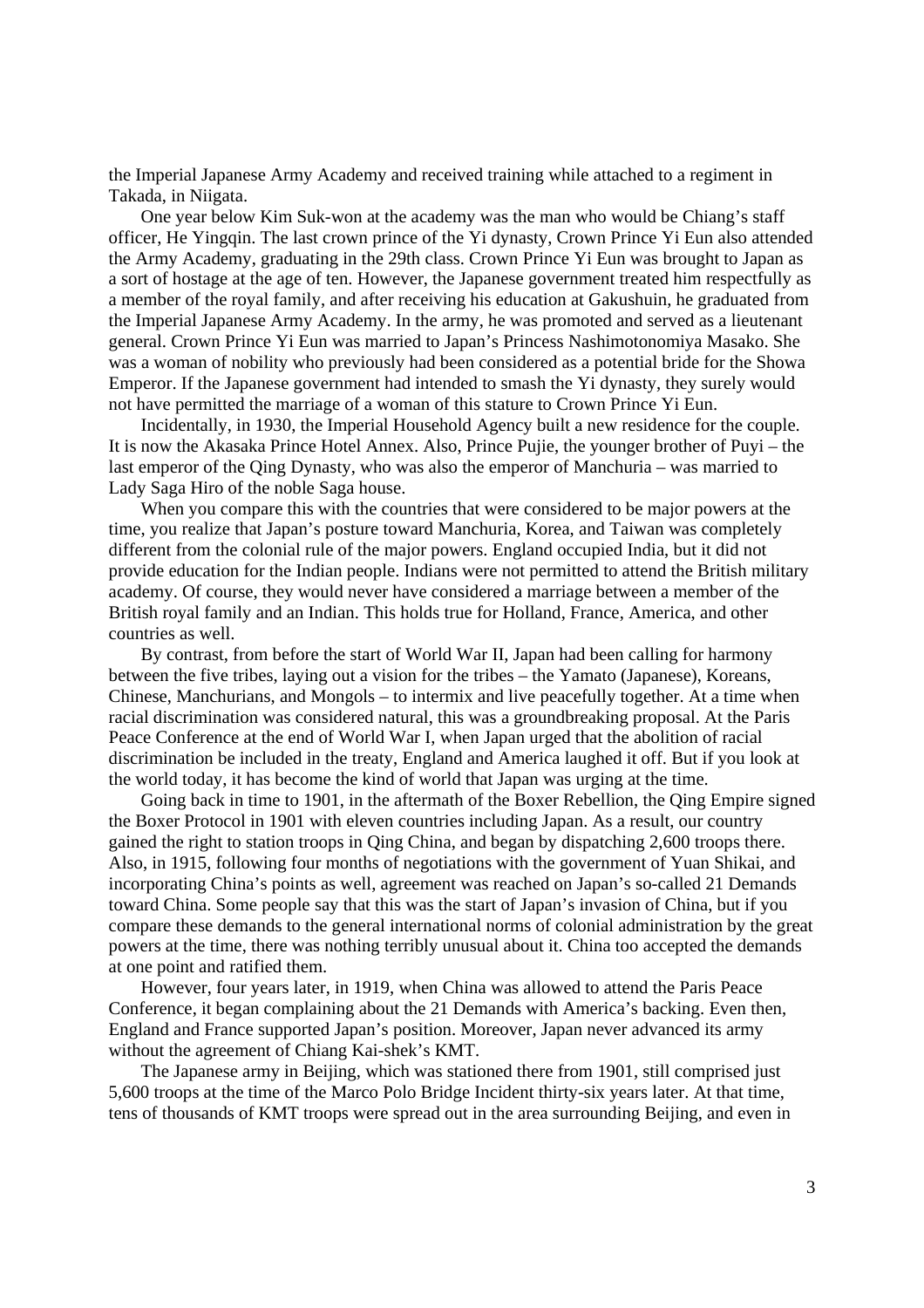terms of appearances it was a far cry from being an invasion. As symbolized by Foreign Minister Shidehara Kijuro, our country's basic policy at the time was one of reconciliation with China, and that has not changed even today.

There are some who say that it was because Japan invaded the Chinese mainland and the Korean Peninsula that it ended up entering the war with the United States, where it lost three million people and met with defeat; it committed an irrevocable error. However, it has also been confirmed now that Japan was ensnared in a trap that was very carefully laid by the United States in order to draw Japan into a war.

In fact, America was also being manipulated by Comintern. There are official documents called the Venona Files, which are available on the National Security Agency (NSA) website. It is a massive set of documents, but in the May 2006 edition of "Monthly Just Arguments"

, (then) Assistant Professor Fukui of Aoyama Gakuin University offered a summary introduction.

The Venona Files are a collection of transmissions between Comintern and agents in the United States, which the United States was monitoring for eight years, from 1940 to 1948. At the time, the Soviets were changing their codes after each message, so the United States could not decipher them. From 1943, right in the middle of the war with Japan, the United States began its decryption work. Surprisingly, it took thirty-seven years to finish the work; it was completed just before the start of the Reagan administration in 1980. However, since it was the middle of the Cold War, the Americans kept these documents classified.

In 1995, following the end of the Cold War, they were declassified and made open to the public. According to those files, there were three hundred Comintern spies working in the administration of Franklin D. Roosevelt, who took office in 1933. Among them, one who rose to the top was the number two official at the Treasury, Assistant Secretary Harry White. Harry White is said to have been the perpetrator who wrote the Hull note, America's final notice to Japan before the war began. Through President Roosevelt's good friend, Treasury Secretary Morgenthau, he was able to manipulate President Roosevelt and draw our country into a war with the United States.

At the time, Roosevelt was not aware of the terrible nature of communism. Through Harry White, he was on the receiving end of Comintern's maneuvering, and he was covertly offering strong support to Chiang Kai-shek, who was battling Japan at the time, sending the Flying Tigers squadron comprised of one hundred fighter planes. Starting one and a half months prior to the attack on Pearl Harbor, the United States began covert air attacks against Japan on the Chinese mainland.

Roosevelt had become president on his public pledge not to go to war, so in order to start a war between the United States and Japan it had to appear that Japan took the first shot. Japan was caught in Roosevelt's trap and carried out the attack on Pearl Harbor.

Could the war have been avoided? If Japan had accepted the conditions lain out by the United States in the Hull note, perhaps the war could have been temporarily avoided. But even if the war had been avoided temporarily, when you consider the survival of the fittest mentality that dominated international relations at the time, you can easily imagine that the United States would have issued a second and a third set of demands. As a result, those of us living today could very well have been living in a Japan that was a white nation's colony.

If you leave people alone, someday someone will create the conveniences of civilization, such as cars, washing machines, and computers. But in the history of mankind, the relationship between the rulers and the ruled is only determined by war. It is impossible for those who are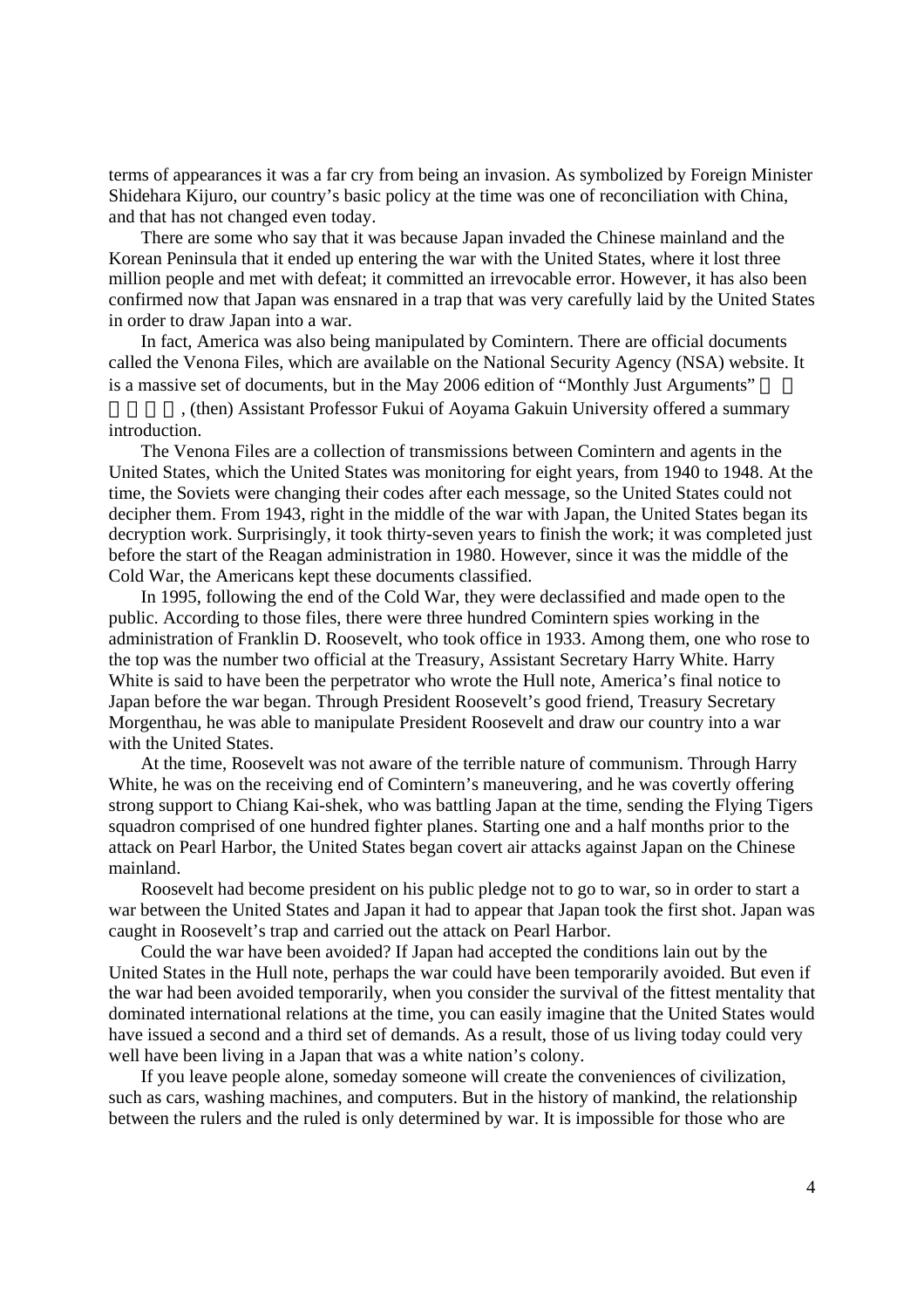powerful to grant concessions on their own. Those who do not fight must resign themselves to being ruled by others.

After the Greater East Asia War, many countries in Asia and Africa were released from the control of white nations. A world of racial equality arrived and problems between nations were to be decided through discussion. That was a result of Japan's strength in fighting the Russo-Japanese War and Greater East Asia War. If Japan had not fought the Greater East War at that time, it may have taken another one hundred or two hundred years before we could have experienced the world of racial equality that we have today. In that sense, we must be grateful to our ancestors who fought for Japan and to the spirits of those who gave their precious lives for their country. It is thanks to them that we are able to enjoy the peaceful and plentiful lifestyle we have today.

On the other hand, there are those who call the Greater East Asia War "that stupid war." They probably believe that even without fighting a war we could have achieved today's peaceful and plentiful society. It is as if they think that all of our country's leaders at that time were stupid. We undertook a needless war and many Japanese citizens lost their lives. They seem to be saying that all those who perished actually died in vain.

However, when you look back at the history of mankind, you understand that nothing is as simple as that. Even today, once a decision is made about an international relationship it is extremely difficult to overturn that. Based on the US-Japan Security Treaty, America possesses bases even in Japan's capital region of Tokyo. Even if Japan said they wanted those bases back, they would not be easily returned. In terms of our relationship with Russia as well, the Northern Islands remain illegally occupied even after more than sixty years. And Takeshima remains under the effective control of South Korea.

The Tokyo Trials tried to push all the responsibility for the war onto Japan. And that mind control is still misleading the Japanese people sixty-three years after the war. The belief is that if the Japanese army becomes stronger, it will certainly go on a rampage and invade other countries, so we need to make it as difficult as possible for the Self-Defense Forces (SDF) to act. The SDF cannot even defend its own territory, it cannot practice collective self-defense, there are many limitations on its use of weapons, and the possession of offensive weaponry is forbidden. Compared to the militaries of other countries, the SDF is bound hand and foot and immobilized.

Unless our country is released from this mind control, it will never have a system for protecting itself through its own power. We have no choice but to be protected by America. If we are protected by America, then the Americanization of Japan will be accelerated. Japan's economy, its finances, its business practices, its employment system, its judicial system will all converge with the American system. Our country's traditional culture will be destroyed by the parade of reforms. Japan is undergoing a cultural revolution, is it not? But are the citizens of Japan living in greater ease now or twenty years ago? Is Japan becoming a better country?

I am not repudiating the US-Japan alliance. Good relations between Japan and the United States are essential to the stability of the Asian region. However, what is most desirable in the US-Japan relationship is something like a good relationship between parent and child, where they come to each other's aid when needed, as opposed to the kind of relationship where the child remains permanently dependant on the parent.

Creating a structure where we can protect our country ourselves allows us to preemptively prevent an attack on Japan, and at the same time serves to bolster our position in diplomatic negotiations. This is understood in many countries to be perfectly normal, but that concept has not gotten through to our citizens.